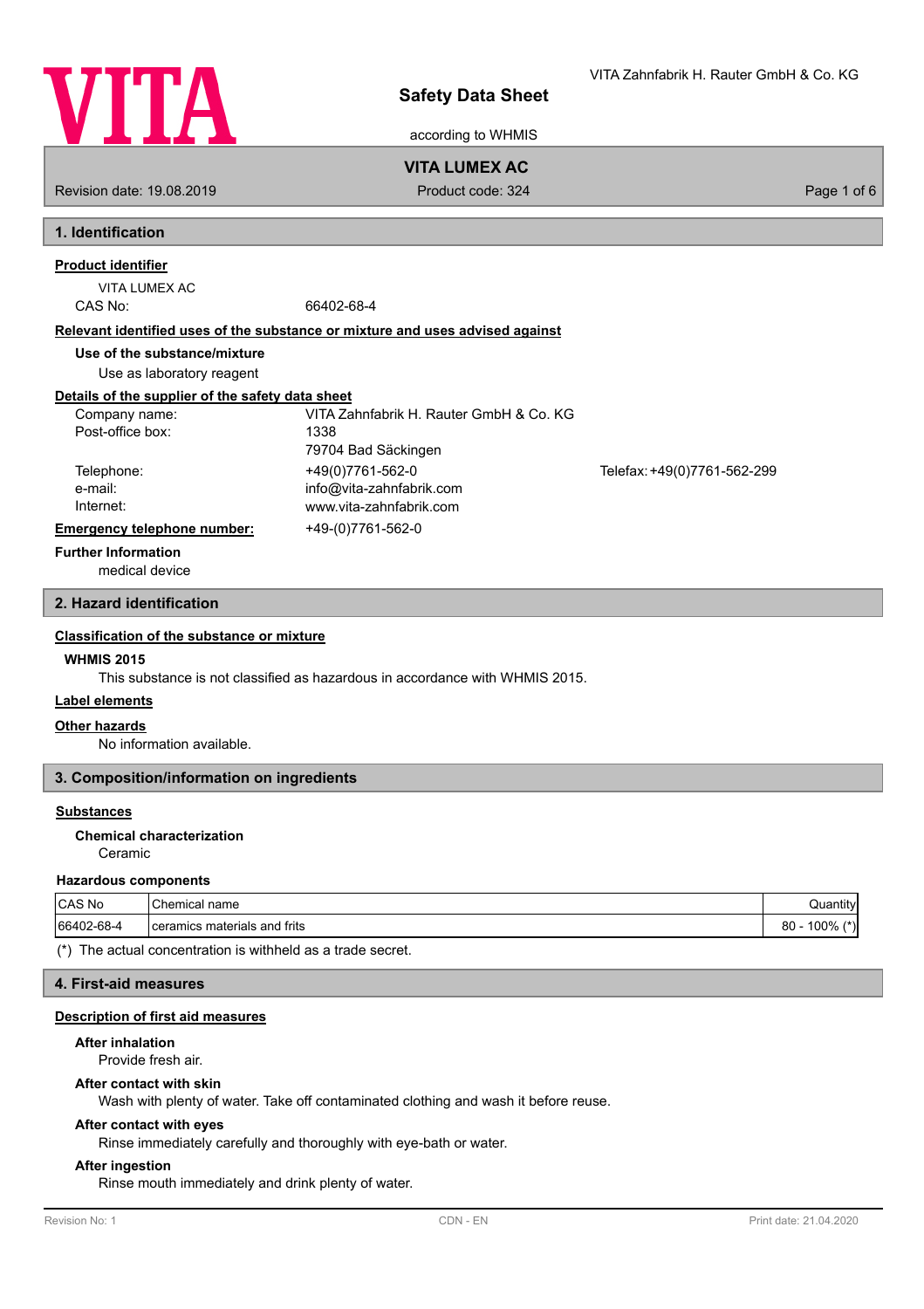

according to WHMIS

### **VITA LUMEX AC**

Revision date: 19.08.2019 **Product code: 324** Page 2 of 6

### **Most important symptoms and effects, whether acute or delayed**

No information available.

### **Indication of immediate medical attention and special treatment needed**

Treat symptomatically.

### **5. Fire-fighting measures**

#### **Extinguishing media**

#### **Suitable extinguishing media**

Co-ordinate fire-fighting measures to the fire surroundings.

#### **Specific hazards arising from the hazardous product**

Non-flammable.

#### **Special protective equipment and precautions for fire-fighters**

In case of fire: Wear self-contained breathing apparatus.

#### **Additional information**

Collect contaminated fire extinguishing water separately. Do not allow entering drains or surface water.

#### **6. Accidental release measures**

#### **Personal precautions, protective equipment and emergency procedures**

Avoid dust formation. Do not breathe dust.

#### **Environmental precautions**

Do not allow to enter into surface water or drains.

#### **Methods and material for containment and cleaning up**

Take up mechanically. Treat the recovered material as prescribed in the section on waste disposal.

#### **Reference to other sections**

Safe handling: see section 7 Personal protection equipment: see section 8 Disposal: see section 13

#### **7. Handling and storage**

#### **Precautions for safe handling**

#### **Advice on safe handling**

No special measures are necessary.

#### **Advice on protection against fire and explosion**

No special fire protection measures are necessary.

#### **Conditions for safe storage, including any incompatibilities**

### **Requirements for storage rooms and vessels**

Keep container tightly closed.

### **Hints on joint storage**

No special measures are necessary.

### **8. Exposure controls/Personal protection**

### **Control parameters**

### **Exposure controls**

### **Protective and hygiene measures**

Take off contaminated clothing. Wash hands before breaks and after work. When using do not eat, drink, smoke, sniff.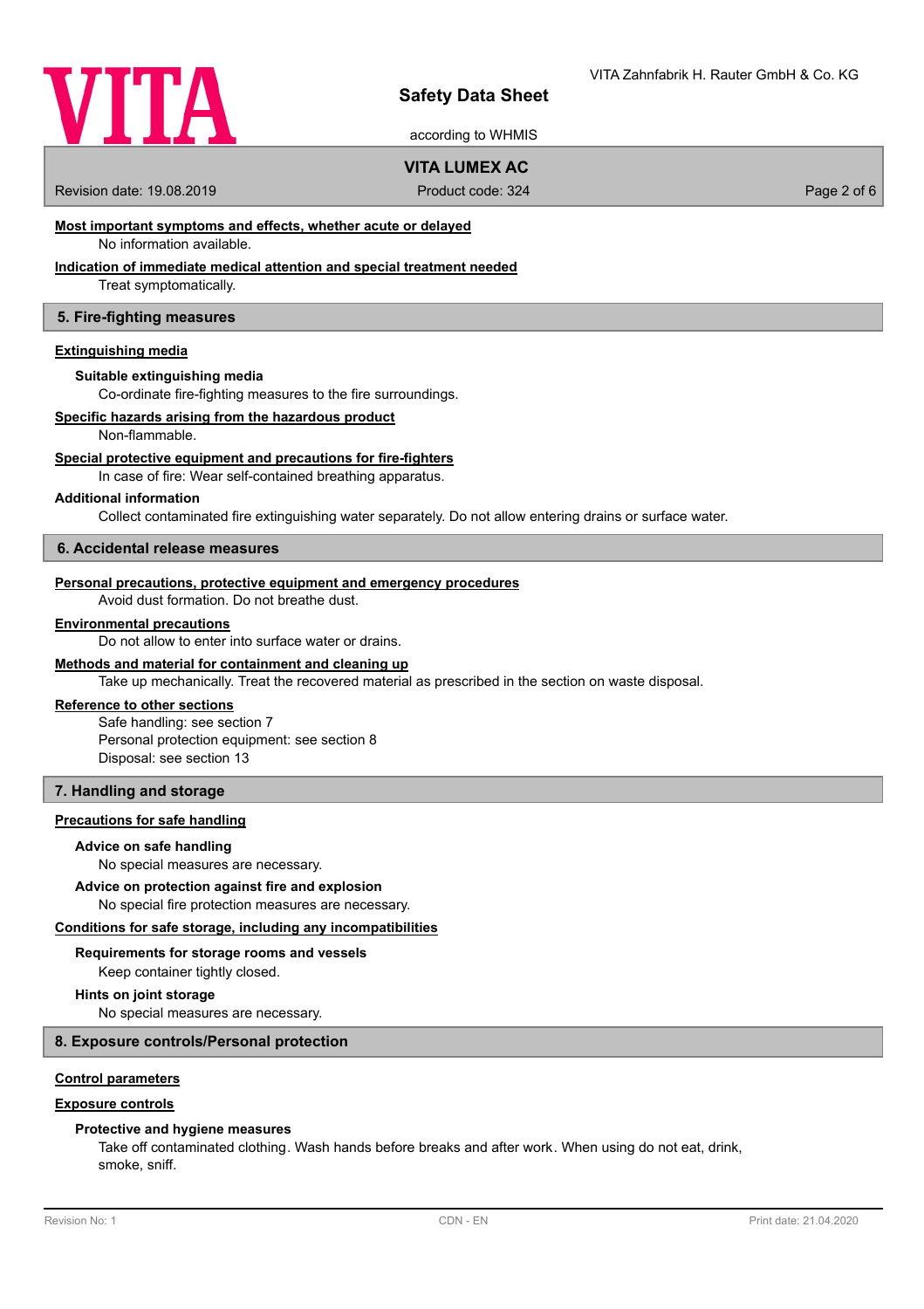

according to WHMIS

### **VITA LUMEX AC**

Revision date: 19.08.2019 **Product code: 324** Product code: 324 Page 3 of 6

### **Eye/face protection**

Wear eye protection/face protection.

### **Hand protection**

When handling with chemical substances, protective gloves must be worn with the CE-label including the four control digits. @0NBR (Nitrile rubber) 02.B008235 For special purposes, it is recommended to check the resistance to chemicals of the protective gloves mentioned above together with the supplier of these gloves. Recommended glove articles KCL Dermatril P

#### **Skin protection**

Use of protective clothing.

### **Respiratory protection**

Provide adequate ventilation as well as local exhaustion at critical locations. Technical ventilation of workplace

#### **9. Physical and chemical properties**

### **Information on basic physical and chemical properties**

|                   | Physical state:<br>Colour:                                    | solid     |                                  |  |
|-------------------|---------------------------------------------------------------|-----------|----------------------------------|--|
|                   | Odour:                                                        | odourless |                                  |  |
|                   | pH-Value:                                                     |           | not determined                   |  |
|                   | Changes in the physical state                                 |           |                                  |  |
|                   | Melting point:                                                |           | not determined                   |  |
|                   | Initial boiling point and boiling range:                      |           | X                                |  |
|                   | Flash point:                                                  |           | X                                |  |
|                   | <b>Flammability</b><br>Solid:                                 |           | not determined                   |  |
|                   | Gas:                                                          |           | not applicable                   |  |
|                   | <b>Explosive properties</b><br>The product is not: Explosive. |           |                                  |  |
|                   | Lower explosive limits:                                       |           | not determined                   |  |
|                   | Upper explosive limits:                                       |           | not determined                   |  |
|                   | <b>Auto-ignition temperature</b>                              |           |                                  |  |
|                   | Solid:<br>Gas:                                                |           | not determined<br>not applicable |  |
|                   | Decomposition temperature:                                    |           | not determined                   |  |
|                   | <b>Oxidizing properties</b><br>Not oxidising.                 |           |                                  |  |
|                   | Vapour pressure:<br>(at 50 $°C$ )                             |           | <= 1100 hPa                      |  |
|                   | Density:                                                      |           | 2,40000 g/cm <sup>3</sup>        |  |
|                   | Water solubility:                                             |           | No                               |  |
|                   | Solubility in other solvents<br>not determined                |           |                                  |  |
|                   | Partition coefficient:                                        |           | not determined                   |  |
|                   | Vapour density:                                               |           | not determined                   |  |
|                   | Evaporation rate:                                             |           | not determined                   |  |
| Other information |                                                               |           |                                  |  |
|                   | Solid content:                                                |           | 100,0%                           |  |
|                   |                                                               |           |                                  |  |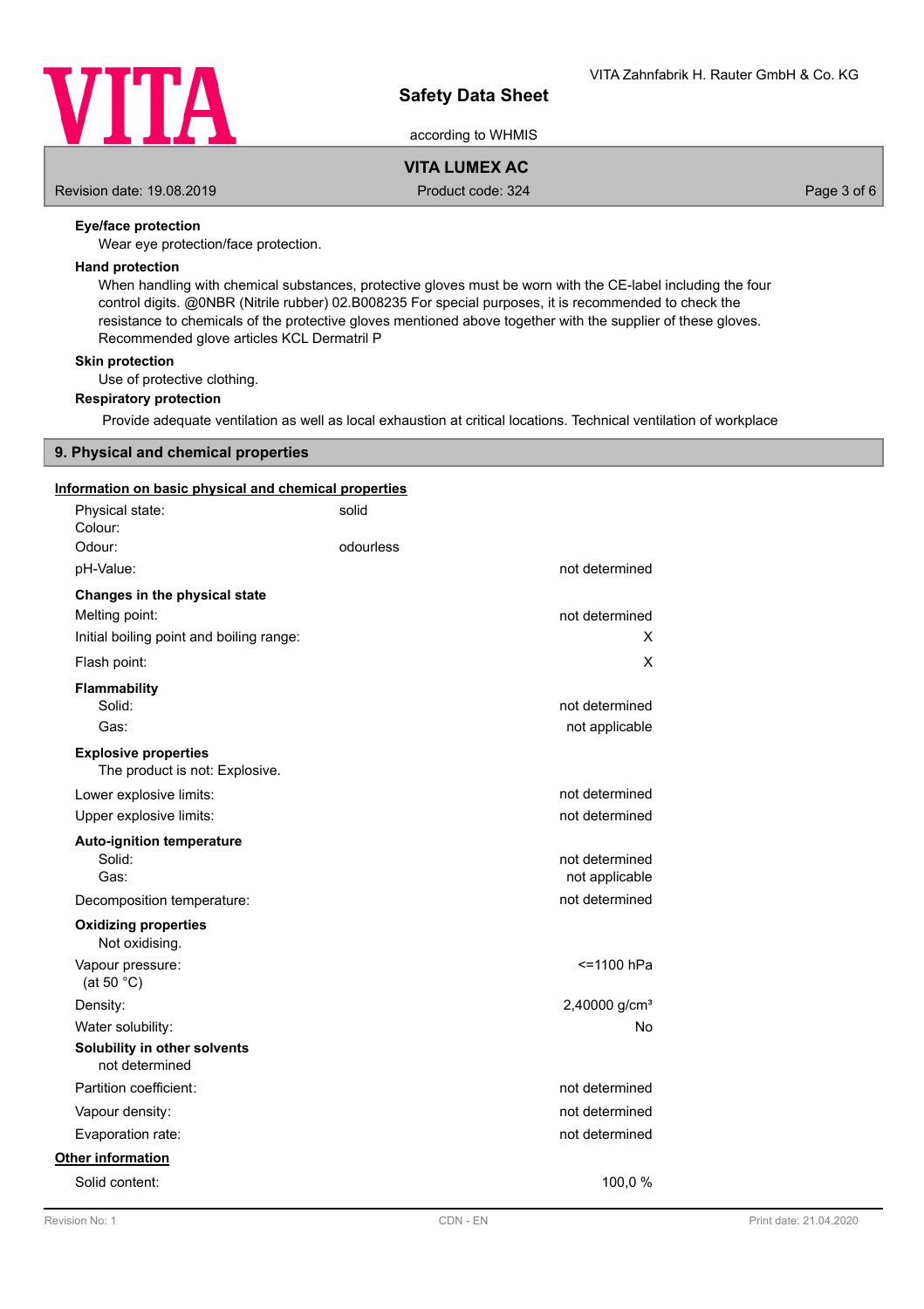

according to WHMIS

### **VITA LUMEX AC**

Revision date: 19.08.2019 **Product code: 324** Page 4 of 6

#### **10. Stability and reactivity**

#### **Reactivity**

No hazardous reaction when handled and stored according to provisions.

### **Chemical stability**

The product is stable under storage at normal ambient temperatures.

#### **Possibility of hazardous reactions**

No known hazardous reactions.

#### **Conditions to avoid**

none

#### **Incompatible materials**

No information available.

#### **Hazardous decomposition products**

No known hazardous decomposition products.

### **11. Toxicological information**

### **Information on toxicological effects**

#### **Acute toxicity**

Based on available data, the classification criteria are not met.

#### **Irritation and corrosivity**

Based on available data, the classification criteria are not met.

#### **Sensitizing effects**

Based on available data, the classification criteria are not met.

#### **Carcinogenic/mutagenic/toxic effects for reproduction**

Based on available data, the classification criteria are not met.

#### **STOT-single exposure**

Based on available data, the classification criteria are not met.

#### **STOT-repeated exposure**

Based on available data, the classification criteria are not met.

### **Aspiration hazard**

Based on available data, the classification criteria are not met.

#### **Additional information on tests**

The substance is classified as not hazardous according to regulation (EC) No 1272/2008 [CLP].

#### **12. Ecological information**

#### **Ecotoxicity**

The product is not: Ecotoxic.

### **Persistence and degradability**

The product has not been tested.

### **Bioaccumulative potential**

The product has not been tested.

#### **Mobility in soil**

The product has not been tested.

#### **Other adverse effects**

No information available.

### **Further information**

Avoid release to the environment.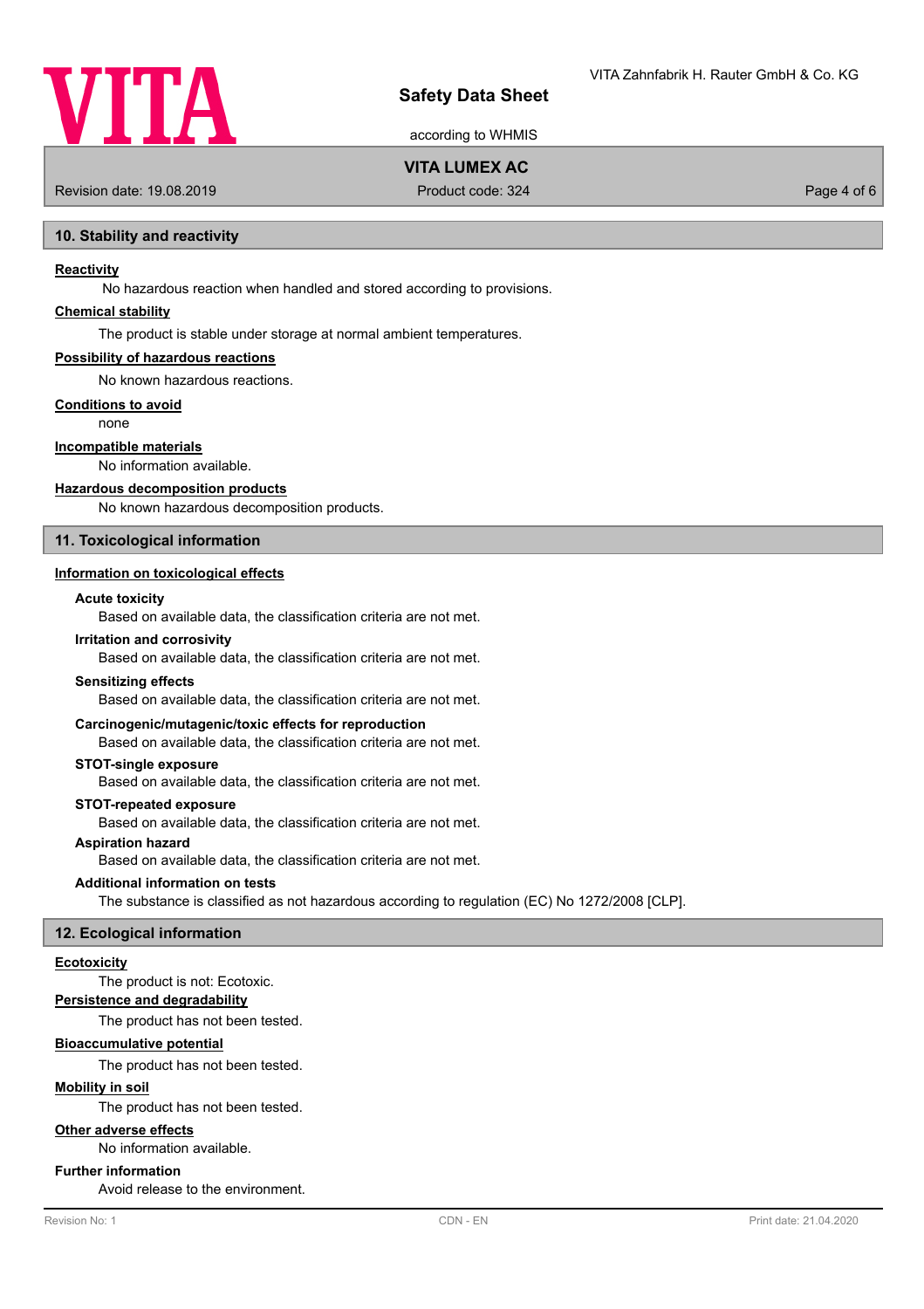

according to WHMIS

## **VITA LUMEX AC**

Revision date: 19.08.2019 **Product code: 324** Page 5 of 6

#### **13. Disposal considerations**

### **Waste treatment methods**

### **Disposal recommendations**

Do not allow to enter into surface water or drains. Dispose of waste according to applicable legislation.

#### **Contaminated packaging**

Wash with plenty of water. Completely emptied packages can be recycled.

### **14. Transport information**

| <b>Marine transport (IMDG)</b>   |                                                          |
|----------------------------------|----------------------------------------------------------|
| UN number:                       | No dangerous good in sense of this transport regulation. |
| United Nations proper shipping   | No dangerous good in sense of this transport regulation. |
| name:                            |                                                          |
| Transport hazard class(es):      | No dangerous good in sense of this transport regulation. |
| Packing group:                   | No dangerous good in sense of this transport regulation. |
| Air transport (ICAO-TI/IATA-DGR) |                                                          |
| UN number:                       | No dangerous good in sense of this transport regulation. |
| United Nations proper shipping   | No dangerous good in sense of this transport regulation. |
| name:                            |                                                          |
| Transport hazard class(es):      | No dangerous good in sense of this transport regulation. |
| Packing group:                   | No dangerous good in sense of this transport regulation. |
| Environmental hazards            |                                                          |
| ENVIRONMENTALLY HAZARDOUS:       | no                                                       |

#### **15. Regulatory information**

#### **Canadian regulations**

#### **16. Other information**

#### **Abbreviations and acronyms**

ADR: Accord européen sur le transport des marchandises dangereuses par Route (European Agreement concerning the International Carriage of Dangerous Goods by Road ) IMDG: International Maritime Code for Dangerous Goods IATA: International Air Transport Association GHS: Globally Harmonized System of Classification and Labelling of Chemicals EINECS: European Inventory of Existing Commercial Chemical Substances ELINCS: European List of Notified Chemical Substances CAS: Chemical Abstracts Service LC50: Lethal concentration, 50% LD50: Lethal dose, 50% CLP: Classification, labelling and Packaging REACH: Registration, Evaluation and Authorization of Chemicals GHS: Globally Harmonised System of Classification, Labelling and Packaging of Chemicals UN: United Nations DNEL: Derived No Effect Level DMEL: Derived Minimal Effect Level PNEC: Predicted No Effect Concentration ATE: Acute toxicity estimate LL50: Lethal loading, 50% EL50: Effect loading, 50%